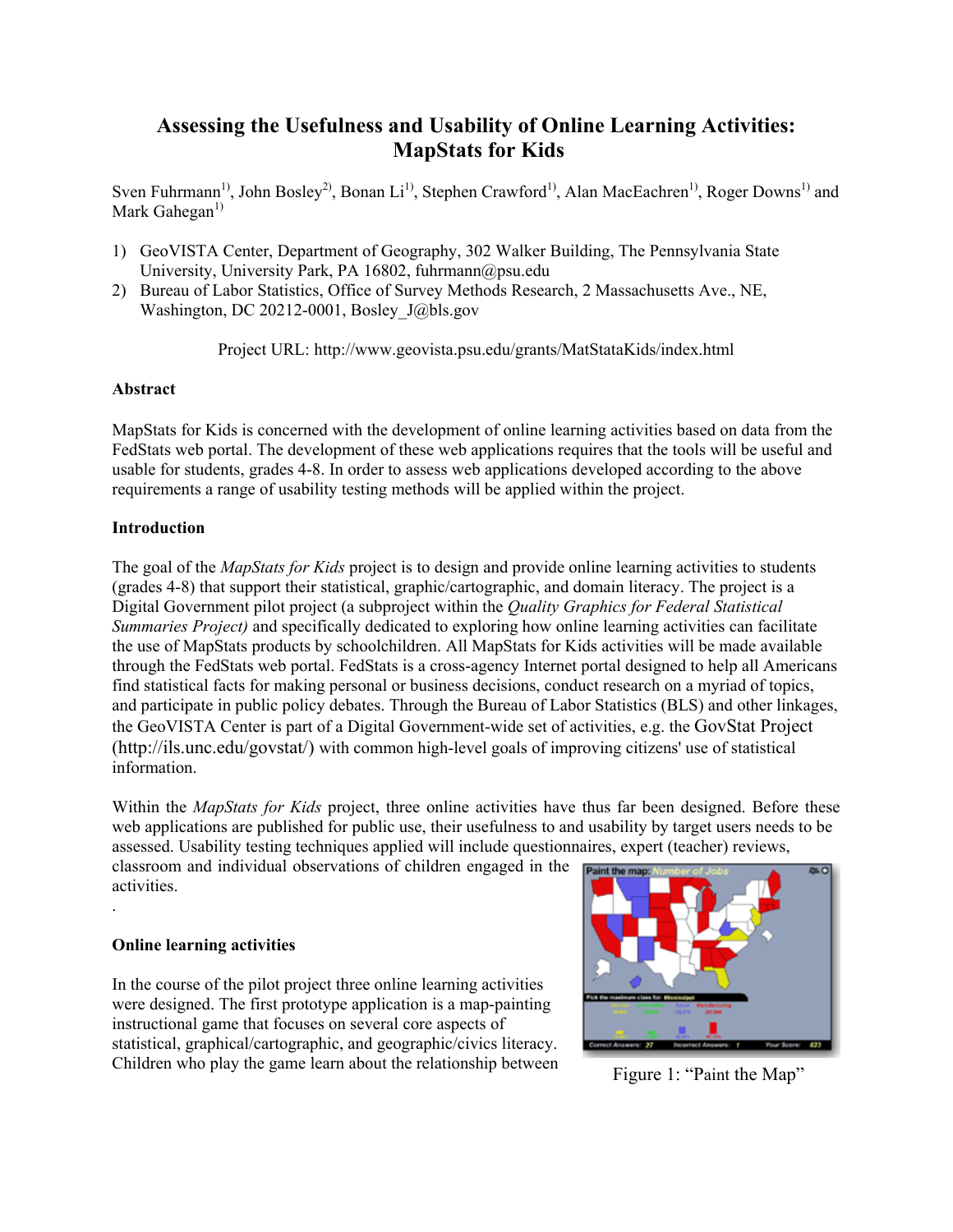bar charts and numbers, state names and locations, the winner-take-all nature of state-level voting in presidential elections, and a variety of representational concepts (e.g., color-coding used to depict categories on the map, bar height to depict magnitudes). Building on feedback provided by FedStats Task Force collaborators, the initial game was redesigned to be more generic (see figure 1). The current version can accept any comparable data set in which totals (or percents) are provided by state for a small number of categories (2-5). Examples include number of individuals employed in different economic sectors or dominant land use types. This and subsequent applications have been designed to be extensible and to

accept input data in XML format. Experiments have been conducted using both Java Server and Servlet technologies that offer the potential for direct database connections (Steiner, et al. 2001).

The second web application is a linked representations tool (see figure 2). The primary goal of this application is to foster an understanding of typical summary statistics through tabular and graphical representations of data. The linked representations tool concentrates on demonstrating and exploring the connections between three alternative ways to visualize information: the table (spreadsheet), the map, and the graph.

The third application (see figure 3) uses a network travel map as the base for addressing a range of learning objectives associated with use of summary statistics in decision-making (again using a game-like format to engage the interest of children who use it through the FedStats web site). Decision-making is an important skill, one that requires keeping the final goal in mind while satisfying constraining conditions. The initial module for this application complements the election map developed as the first application. In this network application module, a "player" uses data presented in a map, table, graphs, and other forms to plan an efficient and effective campaign trip, starting from a randomly generated state capital. Players are responsible for



Figure 2: Linked Representation Tool



Figure 3: The Network Challenge

planning a trip that meets a set of constraints (e.g., maximizing the potential audience for campaign stops while minimizing cost/distance). The learning objectives focus on understanding topological relationships and developing problem solving strategies to support spatial decision-making.

## **Usability Assessments**

The need to support effective and efficient interactions between humans and computers has fostered the development of a research field for user interface design: human computer interaction (HCI) (Shneiderman 1998, Preim 1999). HCI involves the design, implementation and evaluation of interactive systems in the context of the user's tasks and domains (Helander, et al. 1997). A still-emerging but increasingly significant sub-discipline within HCI is that of software usability. Nielsen (1993) and Shackel (1991) developed usability parameters for software engineering. These usability parameters provide clues about whether the designed software or user interface is (1) easy to learn, (2) efficient to use, (3) easy to remember, (4) preventive of user errors and (5) pleasant to use (Nielsen 1993). Usability has also been defined as an ISO standard; it is "the extent to which a product can be used by specified users to achieve specified goals with effectiveness, efficiency, and satisfaction in a specified context of use" (ISO 9241-11 1998). Usability can be seen as an overall property of a system, where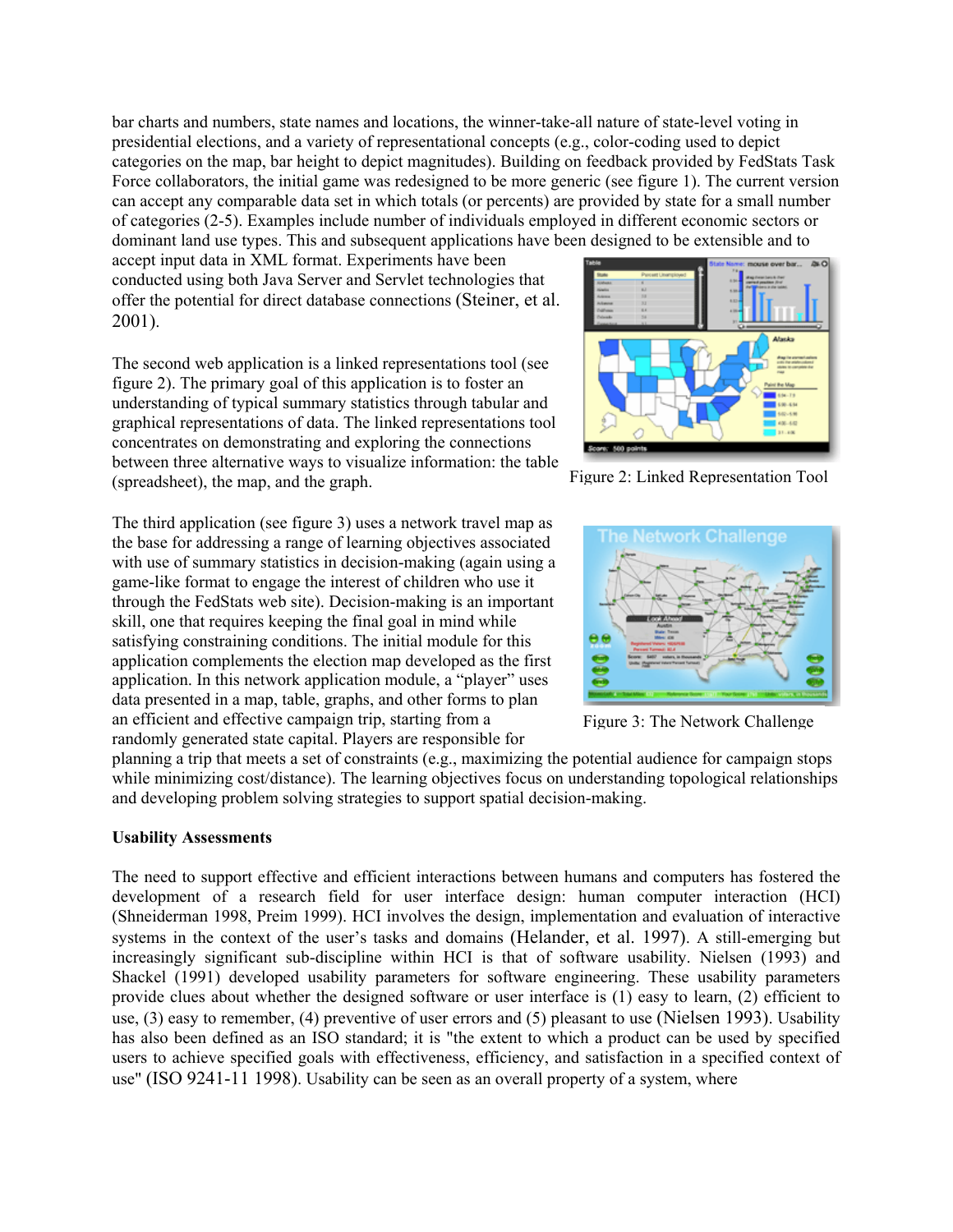- effectiveness defines the extent to which the intended goals are achieved,
- efficiency describes the time, money and mental effort put into reaching goals and
- satisfaction relates to whether the user finds the systems performance acceptable (ISO 9241-11) 1998).

Usability is an issue that has become quite important to federal agencies, but to date limited attention has yet been given to usability issues of federal web sites in regard to children. Literature on usability tests involving children (Hanna, Risden & Alexander, 1997) indicate that while middle-school students such as we are targeting are mature enough and generally have sufficient computer skills to be given specific tasks to perform, researchers must be sensitive to children's need to explore, their need for frequent positive reinforcement, and the need to avoid any suggestion that their performance is being "tested" or evaluated in any way

This project includes work toward assessing the usability of the applications being developed and toward matching the applications with specific learning objectives. Specifically, the goals of the use and usability assessment include determining:

- whether the graphical user interface is generally suited for the particular age range (usability),
- whether children can use the application to understand the data represented in the applications (usefulness), and
- how the web applications might appropriately support school curricula (or how existing or new applications should be redesigned/designed to support curricula).

During the spring of 2003 two use and usability assessments will be conducted by team members from the GeoVISTA Center and the Bureau of Labor Statistics (BLS). The study at the GeoVISTA Center will have two parts, an online teacher questionnaire and a lab study involving observation of children (and their parents) working individually with the web applications. To complement the GeoVISTA assessment, a team member from the Bureau of Labor Statistics will organize a series of expert reviews involving teams of media specialists from Maryland counties as well as in-classroom observations of tool use in Montgomery County, MD schools.

Initial input on the use and usability issues will be solicited from elementary and middle schoolteachers. These participants will be invited to work with and review the prototypes on the GeoVISTA Center website and then will be solicited to fill out an online questionnaire. The web-based questionnaire will allow us to

- better understand and therefore match curricula requirements
- build the teacher's domain-specific knowledge into future prototype designs
- receive input from interested teachers throughout the entire U.S.

The teacher questionnaires will be used as a basis to revise the applications developed. The revision is followed by participant observations and interviews with students, grades 4-8. Participating students (accompanied by a parent) will be introduced to a prototype and asked to use the web applications to solve problems or perform tasks. While working with the software, students will be asked to verbalize their thoughts/strategies ("thinking aloud"). An example task of the network game would be to compare the elevations and amount of sunshine at each city (and the distance between cities) to plan a family vacation that begins at a random starting point. Parents will be allowed to assist their children, e.g. by answering their questions for solving the task. During the task-performance phase, verbal and non-verbal data such as gesturing, keystrokes and mouse movement will be collected through videotaping and screen capture. After completing the tasks the students will be interviewed through a structured interview designed to explore their understanding of the application and their understanding of the domain knowledge and related concepts that the application is focused on.